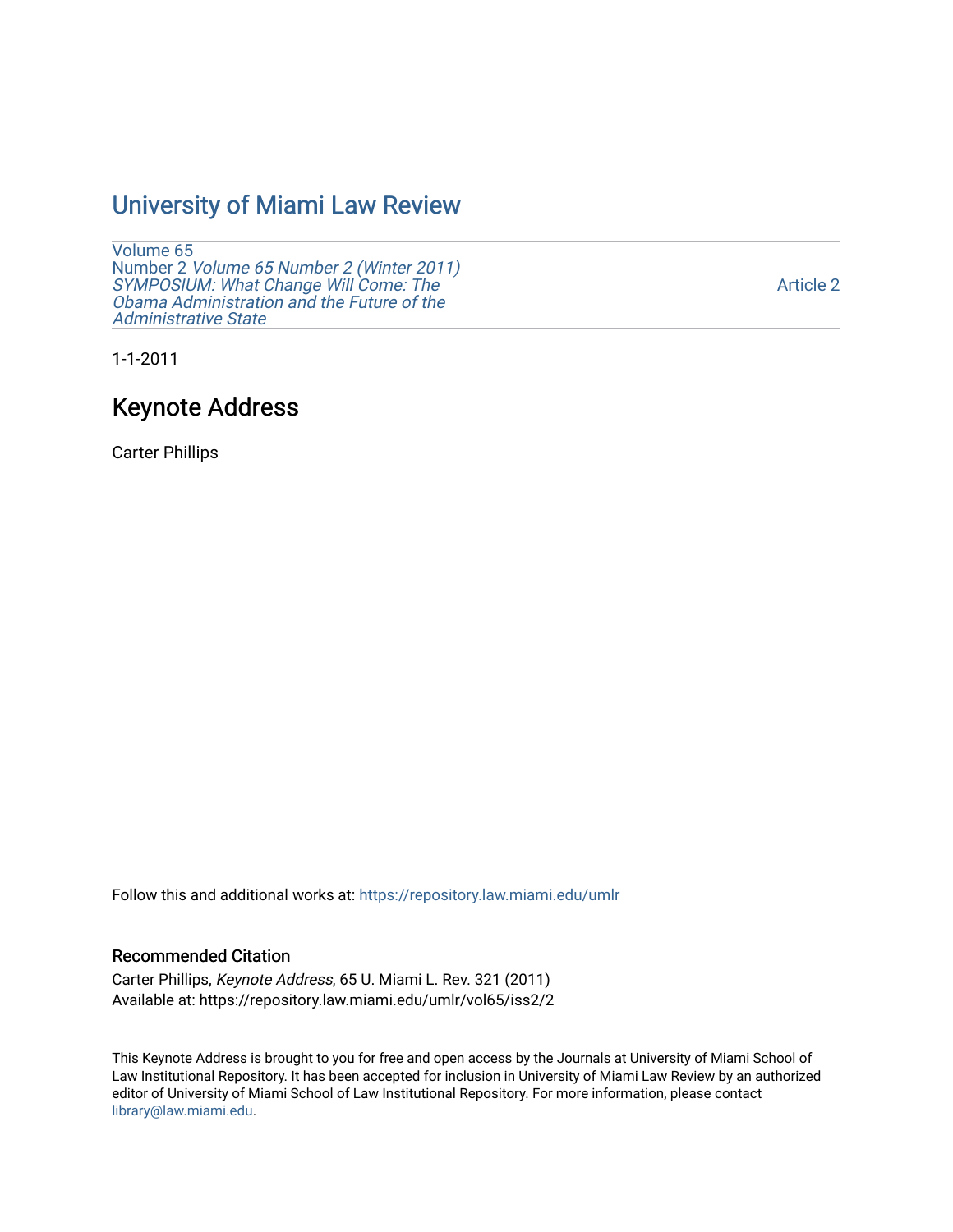# **University of Miami Law Review**

**VOLUME 65 WINTER 2011 NUMBER 2**

### **KEYNOTE ADDRESS**

CARTER PHILLIPS\*

Thank you, Dean, I appreciate that introduction very much. First of all, let me thank the Law Review for inviting me here. It's a wonderful opportunity. Some of you already know this; I'm now snowed "out" of **D.C.** It turns out **I** can't get back to Washington, so I'm going to have to "suffer the difficulties" of staying in Miami for another day. **I** think **I'll** get over that. **My** wife may have a different take on how lovely this was, but I'm pretty happy about it.

You know, when **I** was told the topic is "What change will come in administrative law?", **I** thought that I would do what my son did a few years back. He and former Solicitor General Rex Lee were very close friends. Rex was at a brunch with our family, and he was getting ready to go to a PBS program where he was going to talk about the upcoming Supreme Court term. Ryan was about six years old at the time, and the idea of somebody on television excited him greatly. He said, "Well, take me with you! **I** want to go on TV and be with you!" And Rex said, "Well, Ryan I'm going to go on TV and I'm going to talk about the Supreme Court. I mean, what would you want to say in that circumstance?" And Ryan said, "Well, **I'd** tell them I'm not talking about that stuff! I'm talking about Star Wars!"

So, *I* am not talking about that stuff. **I** am going to talk a little bit about a couple of institutions, and **I** am going to try to be at least tangentially relevant to the administrative law theme, today, but probably only tangentially relevant. And what I would like to talk about is, roughly, the

**<sup>\*</sup>** Mr. Phillips is the Managing Partner of the Washington, **D.C.** office of Sidley Austin LLP. He served as a law clerk to both Judge Robert Sprecher of the **U.S.** Court of Appeals for the Seventh Circuit and Chief Justice Warren **E.** Burger of the United States Supreme Court. Mr. Phillips served as Assistant to the Solicitor General for three years, during which time he argued nine cases on behalf of the federal government in the United States Supreme Court. Since joining Sidley Austin, Mr. Phillips has argued fifty-six cases in the Supreme Court, for a career total of sixty-six appearances, and has argued more than eighty cases in other appellate courts.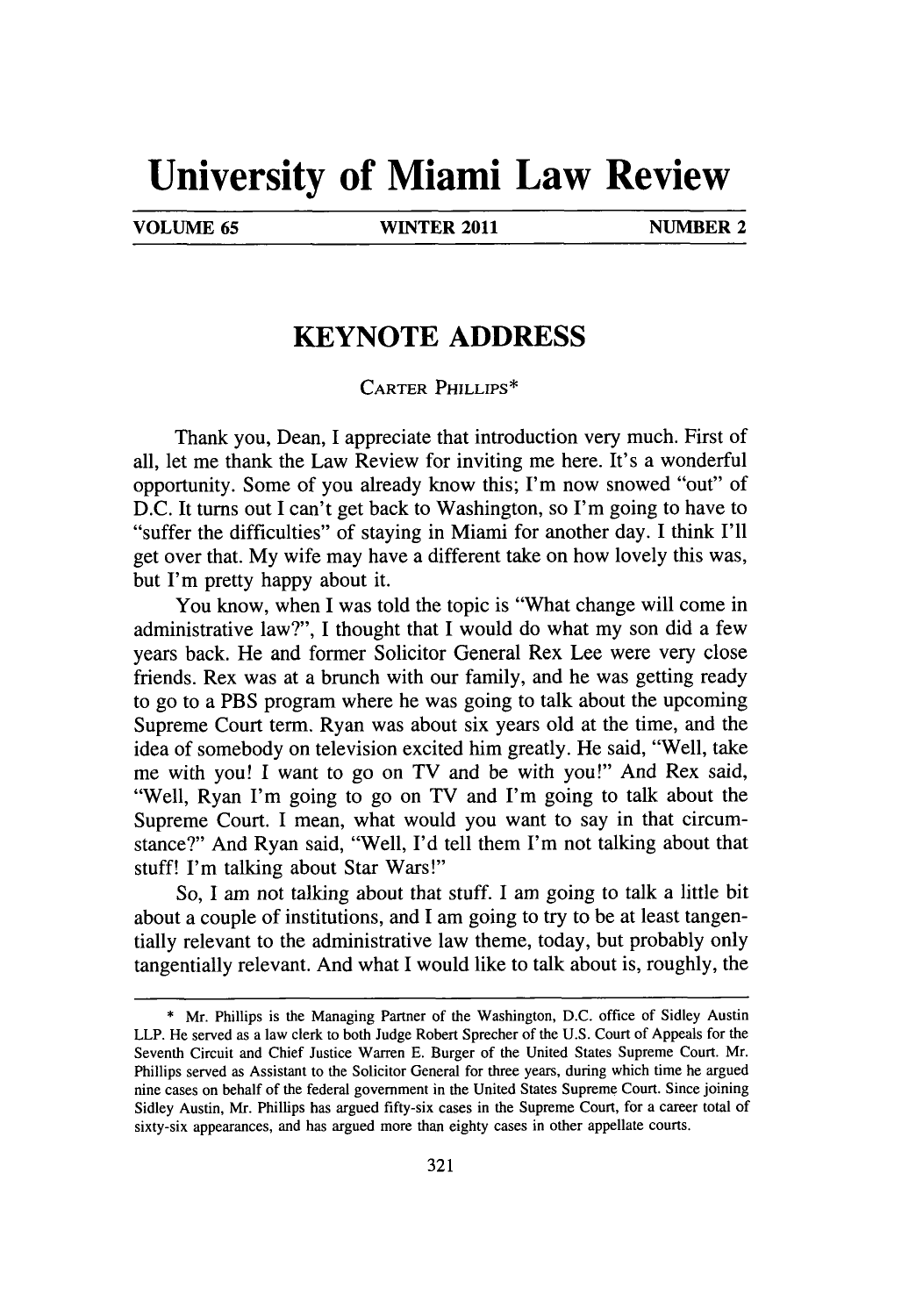role and significance of two institutions in the development of any change in administrative law that is to come. The two **I** have in mindthis will come as no surprise since you've heard my introduction-are the Solicitor General, and his or her role in how any change would play out, and then the Supreme Court, and what is likely to happen to administrative law in that forum. And **I** realize, on the Supreme Court side, that **I** am going to step on somebody's toes because somebody else either has talked about or plans to talk about the *Fox Television* case. **I** have to confess, however, that case is very near and dear to my heart since **I** argued it in the Second Circuit, in the Supreme Court, and two weeks ago re-argued the case when it went back to the Second Circuit. So, **I** cannot resist the temptation to talk about it, although **I** will proba**bly** resist the temptation to use expletives here-a temptation that **I** did not resist in either of my arguments in the Second Circuit. **(If** you want to see them, you can get both broadcasts on the web. **CSPAN** has it, so if you want to see expletives being used in a federal court of appeals, they're there for you to take in. **I** do not recommend it as a matter of course if you're an appellate advocate; but in this very narrow circumstance, it seemed appropriate and it worked.)

Part of the reason that **I** can make comments about the Solicitor General's role with a fair amount of confidence has already been explained **by** the dean. **I** did start my Supreme Court practice in the Solicitor General's office with the Carter administration. His Solicitor General was Judge Wade McCree, a wonderful, wonderful judge who has since passed away, and then **I** stayed on through the transition when Rex Lee became the Solicitor General in the Reagan administration. It was fascinating to watch that change. What was particularly interesting was how the Solicitor General's office handled that transition, and **I** assume the same approach will be taken in this administration because the institutional memory of the office is powerful and will ensure that things will not change. During the change-over, a situation that arose, not uncommonly, was that cases would come before the office involving regulations or other orders adopted **by** the Carter administration that were viewed **by** the business community as "insufferable." That's proba**bly** the best word you could use for it. **I** will not use the expletives used **by** the business advocates who came to the Solicitor General's office. **A** lot of those rules and regulations were upheld **by** the courts of appeals, mostly **by** the **D.C.** Circuit, but some of them were upheld in other courts as well. And so, the business community then would seek certiorari review **by** the Supreme Court of the **D.C.** Circuit or other courts of appeals' rulings. Their advocates would appear in the Solicitor General's office saying, "Look, you argued in defense of this rule in the **D.C.** Circuit. That was the Carter administration. This is the Reagan administra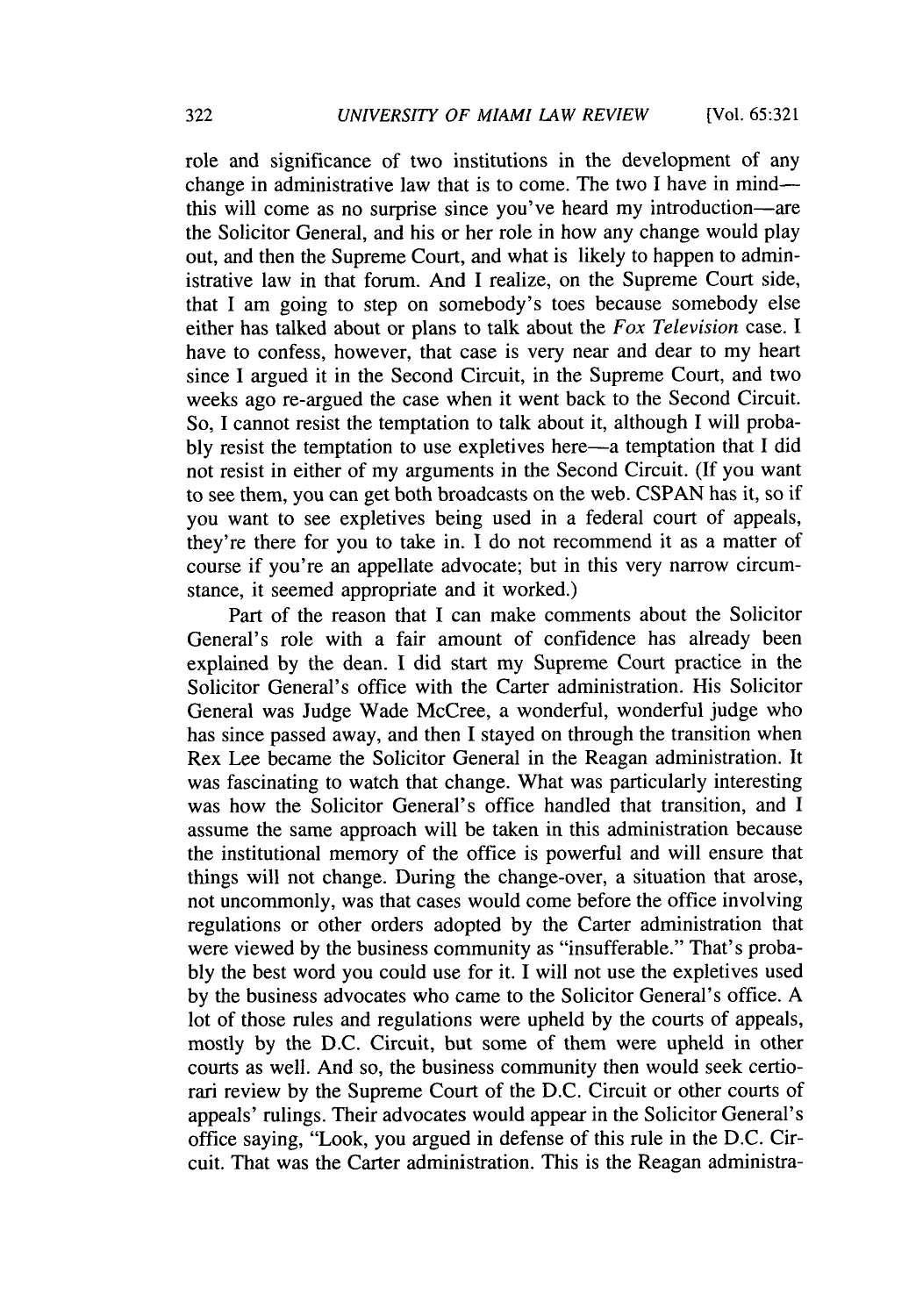tion. We supported your election and, therefore, we believe that you should support our position at this point. So you should confess error, or otherwise allow the Supreme Court to grant our petitions for certiorari, so that we can have an opportunity to eliminate all of those rules. And this will be clean, and swift, and easy."

Now, the position that Rex took, and **I** admire him greatly for it, was: That's not what we're in the business of doing—that when the United States government takes a position in one court, it does not generally take the opposite position in another court simply because the person in the Office of the Presidency has changed. He believed that doing so would send an extraordinarily bad message and certainly offend his notion that the Solicitor General is the tenth justice, who is there to promote justice in front of the United States Supreme Court.

**I** can personally remember a number of instances in which this view of the Solicitor General's role won out. Erwin Griswold was involved in one instance that **I** remember most vividly. He was, himself, a former Solicitor General representing the chemical industry. **I** remember him coming in and making an impassioned plea about how you—the Solicitor General's office—have to change position. He was relying on the Chenery Doctrine, which states that the courts cannot uphold decisions **by** agencies on grounds that were not adopted **by** those agencies. He said, "On that basis, the rule has to be thrown out. The **D.C.** Circuit's gone off the deep end." And, **I** said to him, "Well, you know, there is another Supreme Court decision out of the National Labor Relations Board that says that the doctrine was never meant to turn this process into a ping-pong tournament." He turned as bright red as anyone **I** had ever seen. But, significantly, when the time came for the Solicitor General to decide on the right thing to do, he refused to confess error. Rex Lee refused to shift position.

In fact, we consistently opposed Supreme Court review in those cases. There must have been at least a dozen such cases over the time that **I** served in the Solicitor General's office, and Supreme Court routinely denied those petitions for certiorari. So to the extent people believe that when administrations change, you are going to see a huge litigation shift as a consequence, let me suggest to you that this is not likely to happen. And **I** do not think the current Solicitor General is going to be any more responsive to the entreaties of, for example, environmentalists or other groups who are this President's constituents, than Rex was to the business community. That is one half of the equation for the change in administrative law that is or, more accurately, is *not to* come.

The second half of the equation is another case that, like the *Fox*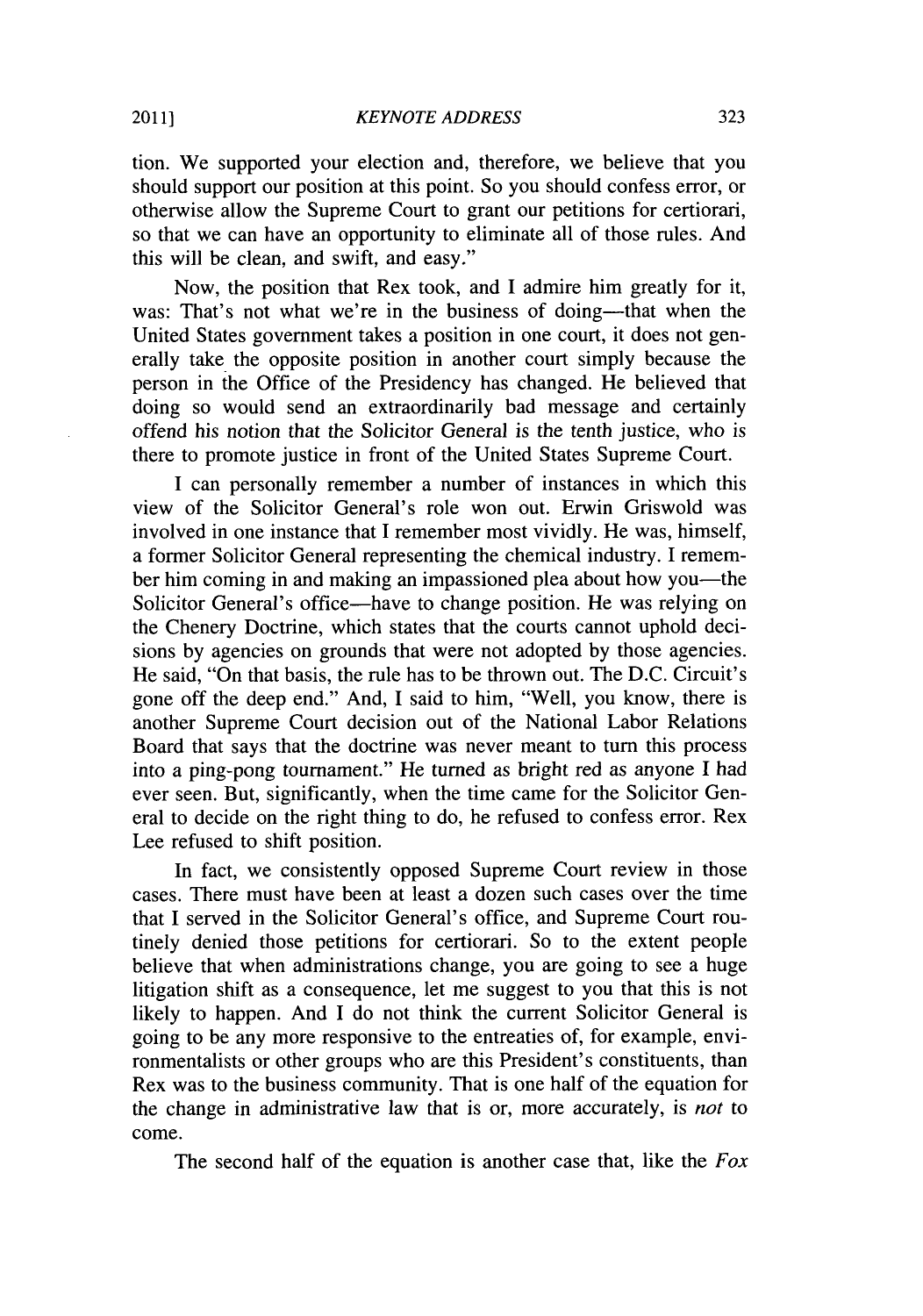*Television* case, is near and dear to my heart. Again, **I** will tell you where I stand so that you will recognize that **I** am not speaking here as a dispassionate person. **I** am an advocate. **I** have a case before the Supreme Court right now called *American Chemistry Council v. The Sierra Club.* This is a case that is a slight variant of the one **I** described to you earlier. This case emerges from a decision of the Environmental Protection Agency, in 1994, to enact an exemption from some very onerous environmental restrictions in the Clean Air Act. The exemption applied in situations where a plant was either starting up or shutting down or was experiencing a malfunction. In those circumstances, if the **EPA** had imposed the most rigorous environmental restrictions, frankly, the affected plant would always have been in violation of the statute. And, since the Clean Air Act carries criminal penalties, this was a matter of some importance to the business community. That 1994 exemption ruling had a fair number of bells and whistles that went with it which, roughly speaking, made the exemption less helpful to the business community. **I** will try to keep this discussion at a high level of generality because you do not want to learn **EPA** rules in this particular setting. Basically, what happened is that in **2006,** the previous administration's **EPA** decided to eliminate all of the exemption's bells and whistles. As a result, the Sierra Club went to the **D.C.** Circuit to challenge the EPA's decision to eliminate the bells and whistles; but it also wanted to challenge the underlying rule that granted the exemption in the first place as inconsistent with the governing statute, the Clean Air Act. Interestingly, that Act provides that if you want to challenge a rule issued **by** the **EPA,** you must do so within sixty days. **If** you fail to challenge the rule in that period of time, your challenge is supposed to be barred. The statute is as plain as **I** just described it. Despite my earlier disclosure, **I** do not think I'm being an advocate when **I** say this. **I** think that is the best reading of the statutory scheme. Well, the **D.C.** Circuit, obviously not completely comfortable with that rigidity, decided some years ago that despite the statute's plain language, there would be what the court called a "constructive re-opener." That is, if the agency sufficiently alters a regulation, members of the public get another sixty days to challenge the rule. Now, **I** would question whether the bells and whistles on the regulation I am discussing were significant enough so that, based on their elimination, the parties involved would have a different stake in the regulation that would justify allowing them to go to court and reopen the regulation to legal challenges. **I** have to say that a small part of me eagerly anticipates hearing the federal government defend this approach in front of Justice Scalia, for instance. He is somebody who might have some different, and might **I** say, strongly held and expressed views about how plain language should be read and thus how all of this ought to play out.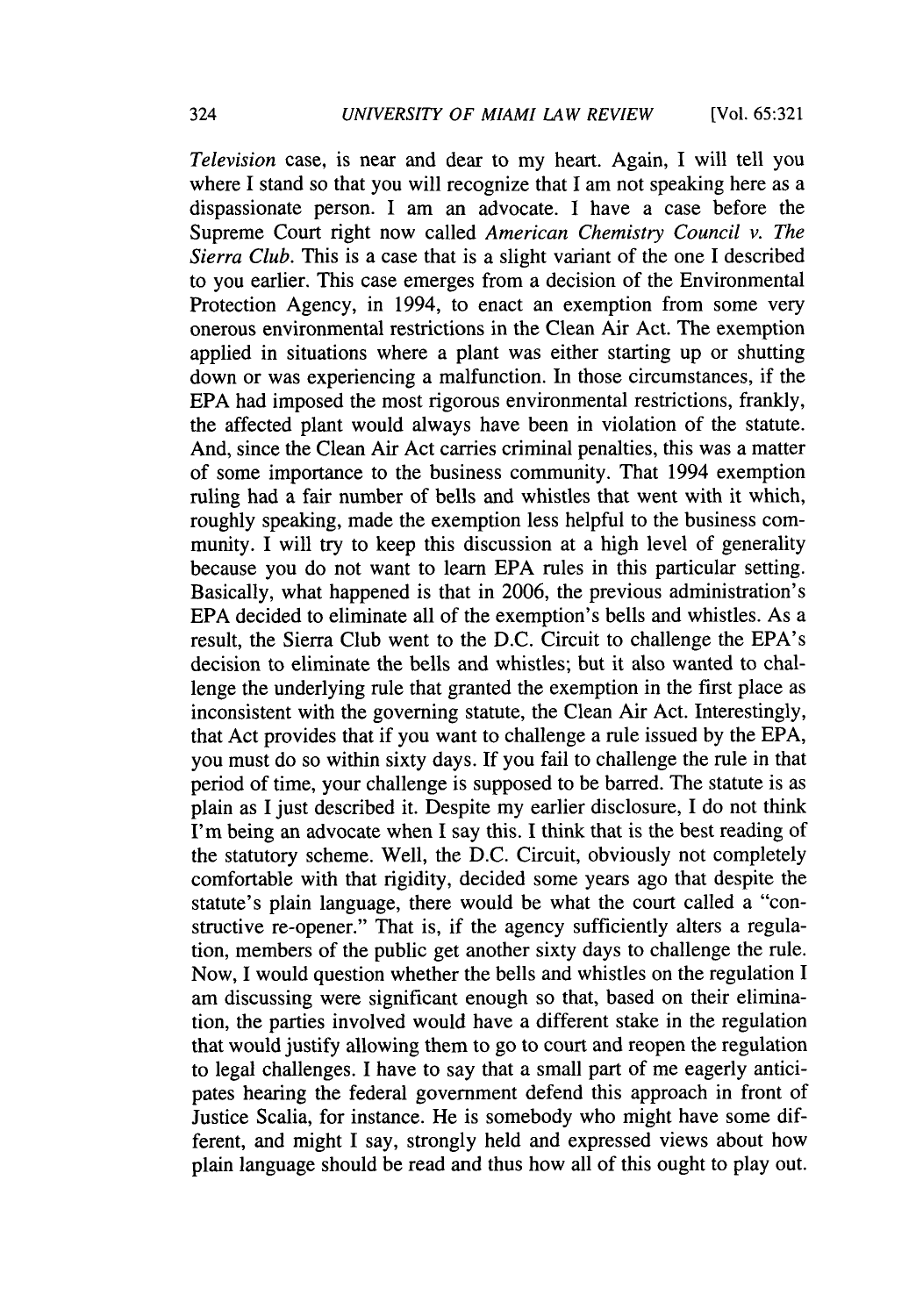In any event, this case went to the **D.C.** Circuit, the **D.C.** Circuit used this particular "constructive re-opener" standard. It allowed the challenge to the 1994 rule, and struck down the rule on the ground that it exceeded the EPA's authority under the statue. **My** firm filed a petition for certiorari to the United States Supreme Court on behalf of the chenical industry.

The question then, is what does the Solicitor General do in that situation? Obviously, the Solicitor General and this administration are not all that fond of the rule, and would be perfectly happy to have it knocked out. On the other hand, from their perspective, as an institutional matter, it is not necessarily the best thing in the world to be faced with a legal rule that says, **"If** you play with one aspect of a regulation that may reopen another aspect of that same regulation." In fact, there may be a lot of existing rules that this administration strongly supports and would prefer that polluters remain unable to challenge because the sixty-day period has run. So, the **D.C.** Circuit's new legal rule is a twoedged sword; it is like a lot of procedural rule. Sometimes they help you and you love them, and sometimes you hate them.

In this situation, we went to the Solicitor General and said to her, "This is a much more serious issue with repercussions well beyond this case. First of all, you should have filed a petition for certiorari yourself," which she did not do. Second, we said, **"If** you do not do that, you should at least support the petition that we're going to file." Now the reason that this is at the very top of my mind at the moment is that **I** got the brief **by** the Solicitor General yesterday, read it on the flight down here, and it is fascinating. Basically, Solicitor General Kagan says, "The **D.C.** Circuit is dead wrong; this is not the way they are supposed to interpret statutory language, but the Court should not take the case because the issue is not that big a deal. We can live with it because this kind of re-opener does not come up all that often, we can litigate, etc." Not surprisingly, the environmental groups and their opposition took a slightly different tact, which was that this reopener process is the greatest thing since sliced bread, and the courts should love it." It will be very interesting to see what the Supreme Court does with this particular issue. As **I** say, **I** can certainly imagine that Justice Scalia will take a dim view of the reopener doctrine and its consequences for finality. On the other hand, about eighty-five to ninety percent of the time, the Solicitor General gets the result she wants in submissions to the Supreme Court. So, **I** am not standing here saying, optimistically, **"I** think the Court will take the case." **I** will say, optimistically, that if they do grant certiorari in that case, then **I** would be pretty hopeful as to its outcome.

Now, **I** am going to do a bit of a detour, here, because the other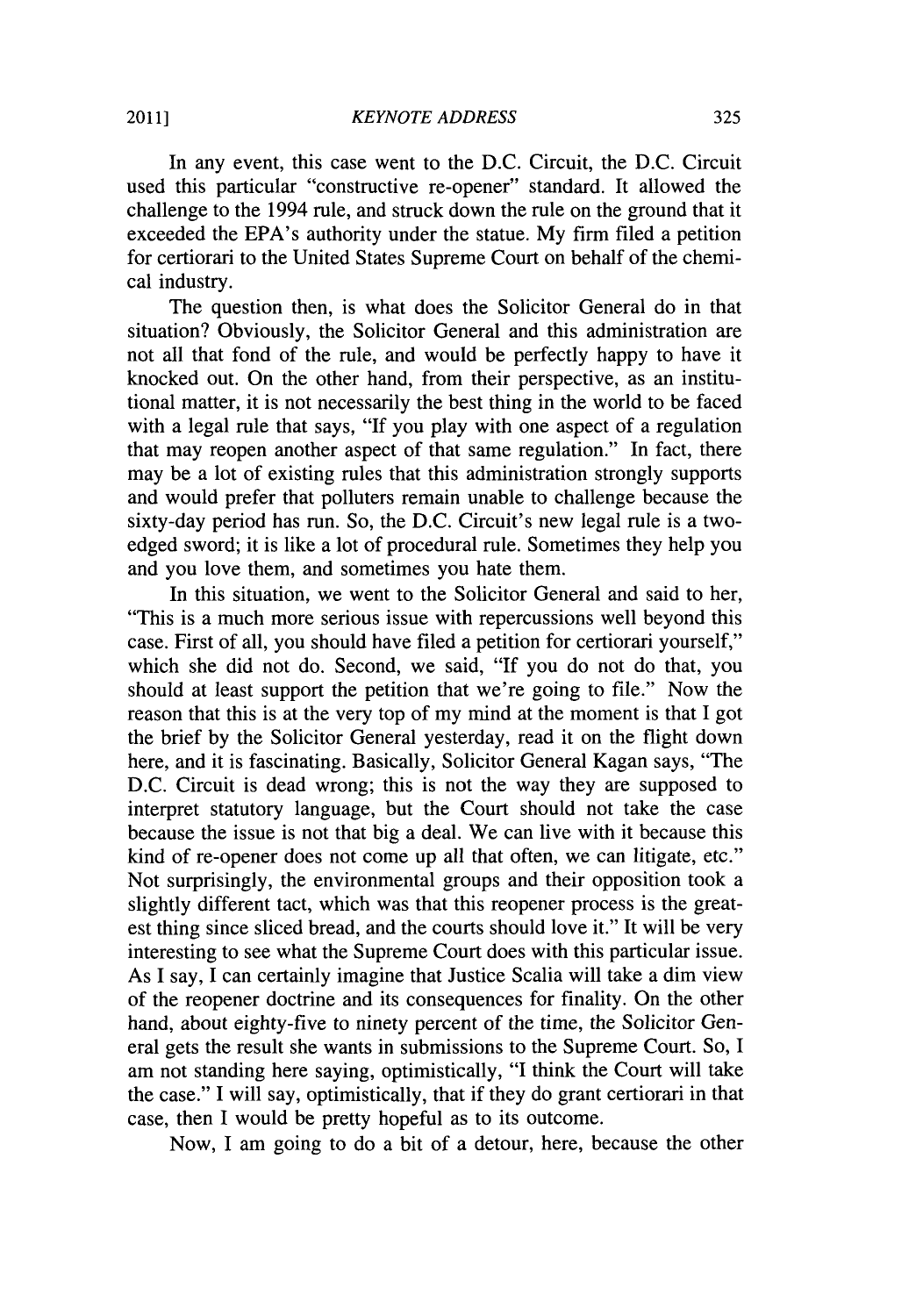point that the Solicitor General made in opposing our petition for certiorari was that there is no split in the circuits on the question presented. Those of you who are not Supreme Court advocates or Supreme Court followers would not necessarily know that the Supreme Court has an extraordinary obsession with conflicts in the Circuits as the sine que non for granting certiorari **.** Again, **I** am an advocate, and **I** make a living **by** getting cases to the Supreme Court, so this rule hits me where it hurts. But, what **I** want to emphasize here is that the rationale for the rule seems, to me, to have lost a lot of its currency today. And this is a point that **I** have been wanting to make in a variety of settings, so **I** am going to make it here because **I** have never had a chance to say it before.

There are two rationales for the Court's approach. The first is that the Supreme Court has a lot of respect for lower court decisions and wants to give the lower courts an opportunity to evaluate a particular problem and provide the Supreme Court with insights on both sides of an issue. Therefore, the Court waits until the issue has percolated. At that point, a petition can bring the issue to the Court's attention and the Court rill grant certiorari. The problem with that is that at almost no other time in its history has the Supreme Court been less inclined generally to defer to the views of lower courts. They are not discomfited **by** deciding that a rule that has been adopted **by** twelve Courts of Appeals is wrong. **I** will concede for purposes of argument that the current Supreme Court may be the smartest group we have seen on the Court in many years, but it is at least inefficient for the Court and advocates to have to wait to hear from Courts of Appeals before bringing issues to the Supreme Court when the Court itself is so little inclined to defer to the views of the lower courts. Indeed, it is with some caution that **I** make reference to a Court of Appeals decision, concerned that the Court will say, "That's not one of our decisions, is it?" Advocates only make that mistake once. **My** point is simply that in this age of limited deference to courts of appeals, the need for percolation does not work all that well as a basis for delay in the Supreme Court's resolution of important and difficult issues.

The second rationale for insisting on conflicts among the Circuits is that, absent percolation, the Court might not hear both sides of an issue effectively presented to it. This argument made much more sense twenty or so years ago. Prior to the mid 1980s, the notion of a specialized Supreme Court bar did not exist. At that time, it was much more common than not, approaching almost ninety percent of the time, that whoever was arguing in front of the Court would be making his or her first and only argument Supreme Court argument. In addition, in those days, it was much less common for amicus curiae to file briefs in support for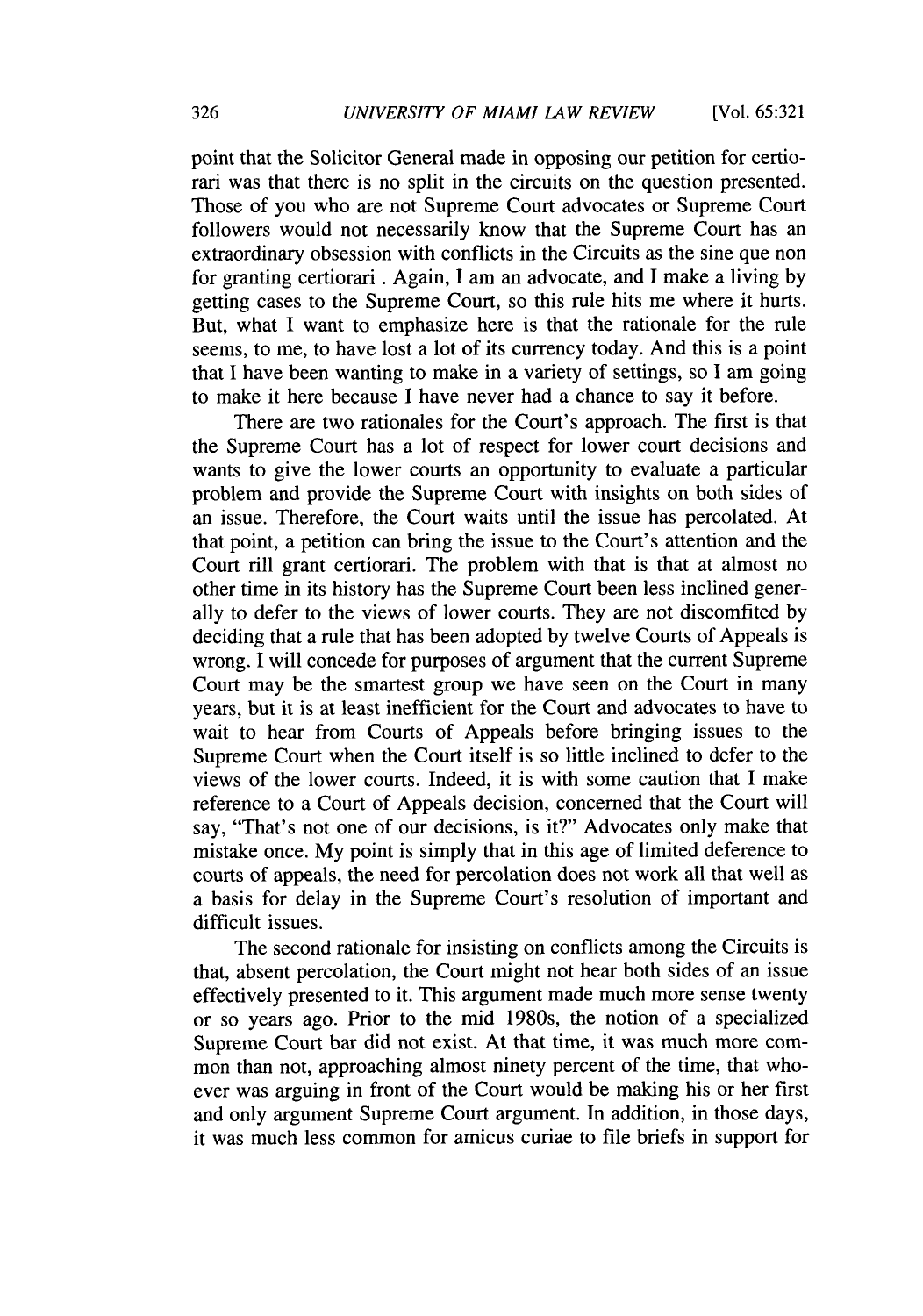one side or the other. And so, it seems to me, in that context, the Court would legitimately be very concerned about whether it was going to see all the sides of whatever issue it was deciding. Under those circumstances, it made sense for the Court to insist that the Courts of Appeals had become entrenched in some kind of well developed conflict before weighing in.

The problem with that rationale today is that we now have a specialized bar, and there exists a **highly** specialized amicus machine that cranks out briefs in virtually every case that reaches the Court. The notion that the Court is not going to get every conceivable angle on any case is quite improbable. And, under those circumstances, it seems to me, the Court ought to modify its standards for granting review, and worry less about whether there is a conflict in the Circuits and somewhat more about whether or not the case presents an important issue where the Nation would be better served **by** having an answer provided sooner rather than later.

Now, the consequence of accepting that analysis is that the Court's docket would probably go from about **75** cases per term to **115** cases. I, and others in our practice, would, of course, benefit from that immensely, and that would be a very positive development, in my view. **I** know that **I** have a personal stake in the outcome of this particular issue, but **I** also believe that there are many cases and situations in which the judicial system and the Nation would benefit from greater certainty sooner.

The case I was describing above involving the "constructive reopener" rule seems to be a perfect example of the kind of case where the Court should recognize that it does not really need a split in the Circuits to know that it should resolve the issue. Indeed, it is unlikely that the Court will ever be confronted with a split in the Circuits because these kinds of administrative law cases almost invariably go through the **D.C.** Circuit. That means that either **I** or some other advocate will have to wait until somebody can get the issue raised and decided in some other Circuit. **I** will probably be long gone and retired before that happens. So, it would be interesting to see how the Court rules on the petition. **I** do not think **I** said it exactly this way in my reply brief, but **I** will suggest to you, as **I** did to the Court, that this petition presents an issue of overarching significance that does not need a conflict in the circuits to justify its resolution **by** the Supreme Court.

Now, that brings me to the *Fox Television* case, which presents a fascinating situation, and not just because it involves an interesting subject matter. Most of you have probably heard a little bit about it, so **I** will give you only a thumbnail sketch. Fox Television was one victim of the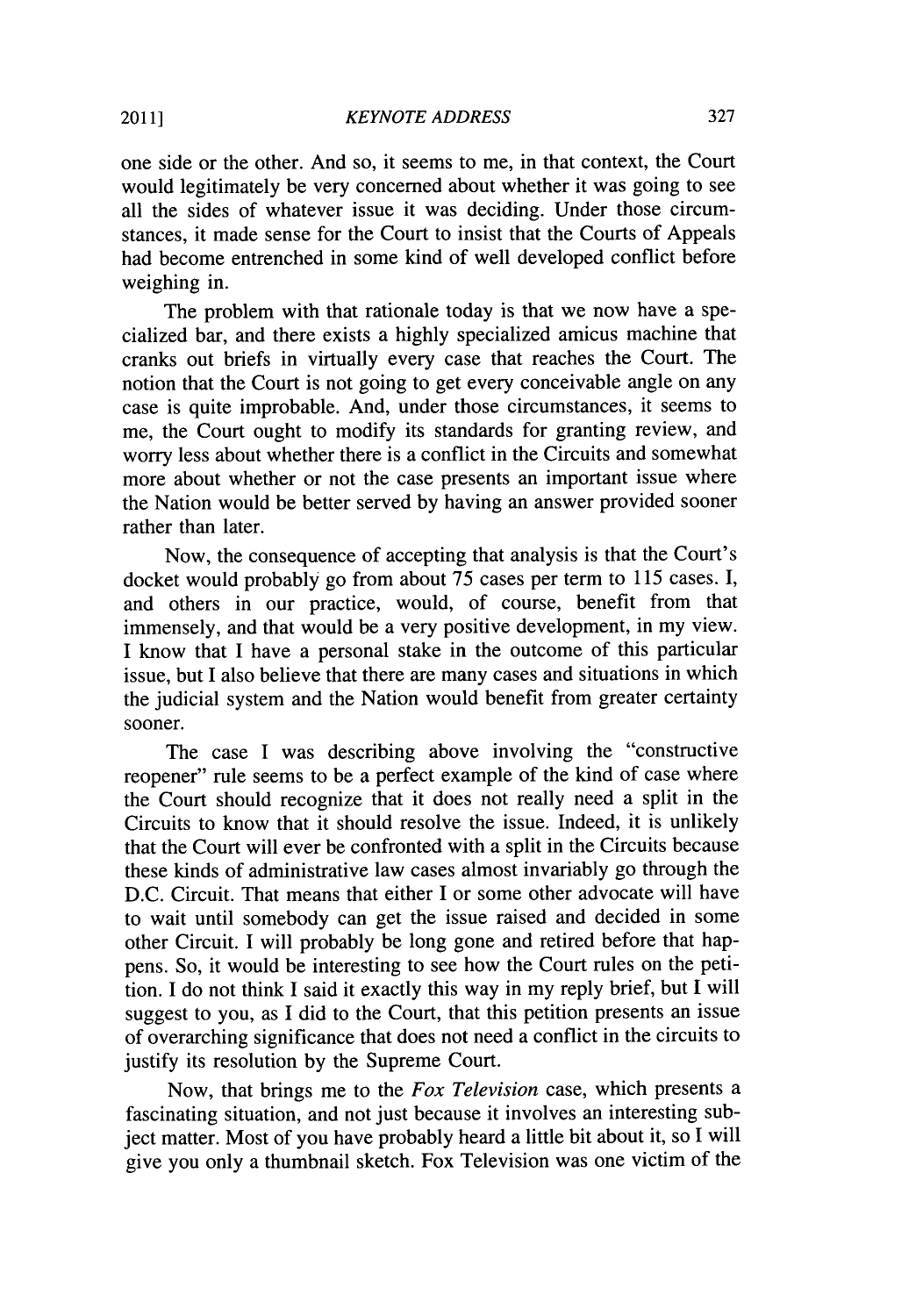indecency regime that the Federal Communications Commission adopted. Indecency became a major issue back during the term before **I** clerked at the Supreme Court, the **1977** term, in a case called *FCC v. Pacifica.* There, George Carlin, a comedian, performed a routine called the "Seven Dirty Words," which was broadcast on radio in the middle of the day. Some horrified young child and his father complained bitterly, and the case made it all the way up to the Supreme Court. Interestingly enough, Justice Stevens wrote the opinion, not for the majority, for a plurality as it turns out, in which they barely uphold the FCC's punishment of the radio station against the First Amendment challenge. There is a separate concurring opinion **by** Justices Powell and Blackmun which says, "Look, it is one thing when you have this kind of shock treatment or exposure through the public airways, we agree that can be regulated. But, that is not to suggest that mere fleeting use of expletives would, in any way, pass constitutional muster."

Surprisingly, the industry took that reasoning to heart, or maybe not surprisingly, and it continued to operate under a regime in which it did not use shocking expletives generally, but was perfectly content if occasional expletives would sneak out during its programming. And if you look at the next twenty-five years, there are instances, usually on radio not on television, in which expletives made their way onto the airways; and the **FCC,** taking what it called a "restrained approach," tended not to do anything about those events.

Unfortunately, you arrive in the modern day and get the situation where Bono gets up on national television and expresses his enthusiasm for winning an award using the f-word. (Again, if people want the real word, let me know, but **I** will use euphemisms for these purposes.) And then, of course, Cher was soon to follow. She took the podium during televised national music awards, and suggests that those who have criticized her over the years, well, f- them. At that point, the **FCC** gets agitated. And, then, Nicole Ritchie comes to the same television show the next year and talks about trying to get cow manure out of a Prada bag, except using the more explicit language, and talking about how difficult that can be. You will recognize that this is, of course, why **I** went the law school: to defend these First Amendment rights.

Now, the FCC's view of the world became particularly intense when Janet Jackson's famous "wardrobe malfunction" occurred. At that point, of course, the sky was the limit; there was a dramatic, sustained over-reaction. There were massive numbers of complaints filed with the **FCC.** There are groups that, apparently, do nothing but watch television. Members of these groups apparently hear an indecent word on television, and then send blast emails to the **FCC** objecting to the use of a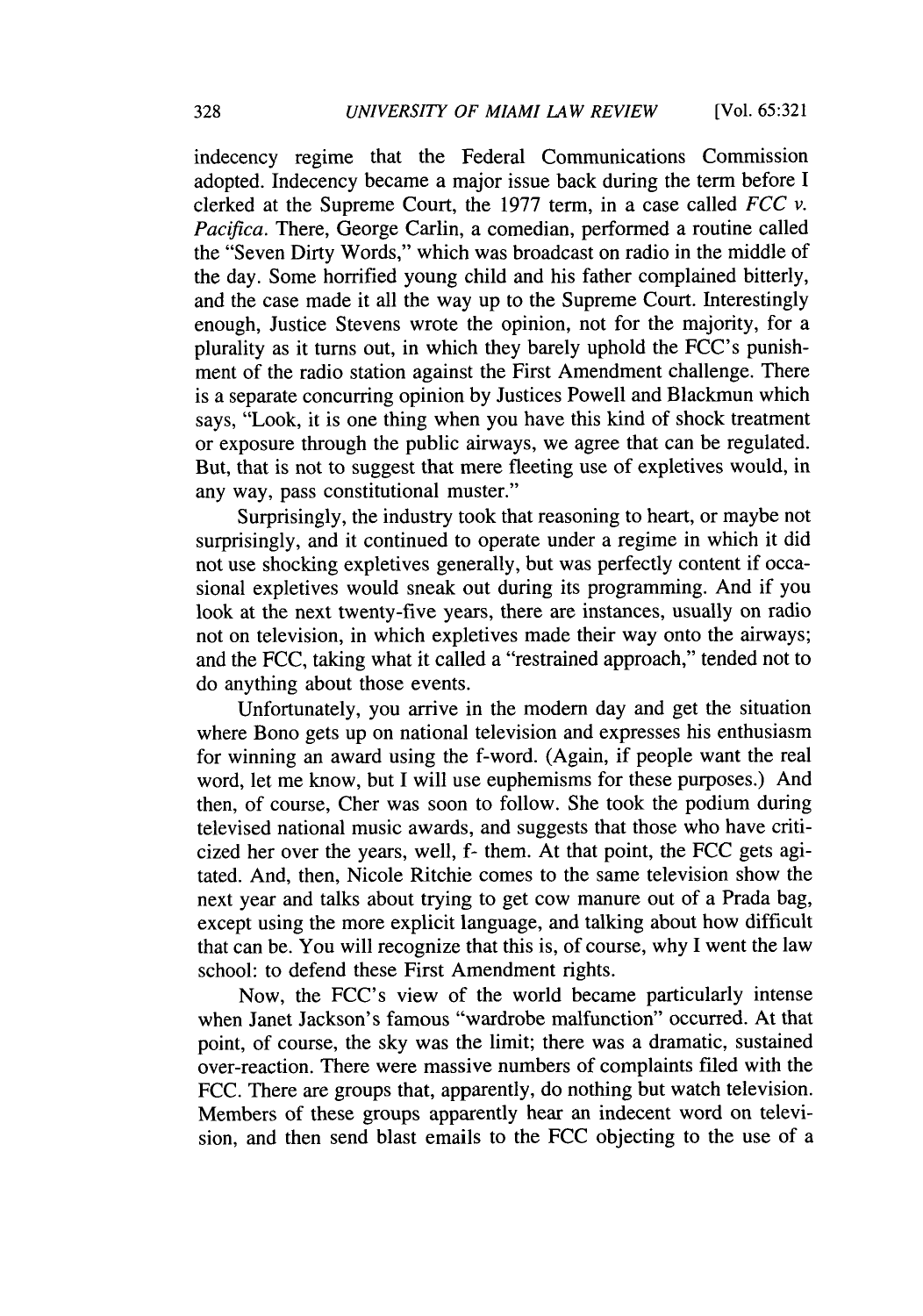particular word. The **FCC** then sends out a letter of inquiry, and the television station has to look at the tape, and figure out whether somebody said anything objectionable. About ninety-five percent of the time, those complaining have simply misunderstood what word was broadcast.

In any event, after the broadcasts described above, the **FCC** came after Fox and issued an order saying that the use of the language **by** Nicole Ritchie and Cher violated the Indecency Laws. Fox challenged that determination and the issue went to the Second Circuit. It was an interesting debate-whether to go to the **D.C.** Circuit or the Second Circuit. In fact, in the first go-round in the Second Circuit, Fox prevailed 2- **1.** I know that at this point, you are all wondering what this has to do with the topic, and I will get to it. But, first, the court's 2-1 decision narrowly concluded that the FCC's change in its enforcement approach (from tolerance to prosecution) was not adequately justified as a matter of administrative procedure. And that holding was followed **by** a wonderful eight pages of dicta, expressly labeled **by** the court as dicta. That dicta explains that even if the **FCC** tried to explain its change in policy, it would not be upheld because the policy itself violates the First Amendment.

Judge Pierre Leval who is a genuine intellectual titan on the Second Circuit, wrote a dissenting opinion in which he said, **"I** am not going to deal with that constitutional analysis because that is dicta, but I have to tell you, **I** think the agency justified its change in position adequately, largely on the basis that it felt constrained **by** *Pacifica* for twenty-something years, but now it reads *Pacifica* differently and thinks it has a little more discretion than it had. That is an adequate-not a great-reason but good enough for 'government work."'

After reading the decision, **I** thought, "Well, this does not sound like the kind of issue that the Supreme Court would be interested in. Indeed, it is not the kind of issue that **I** would necessarily think a federal agency or the Solicitor General would be inclined to take to the Supreme Court." But, much to my chagrin, the Solicitor General, in fact, authorized the filing of a petition for certiorari. The **FCC** took the case up to the Supreme Court on a very narrow issue, just the Administrative Procedure Act issue, specifically, whether or not the explanation was adequate under the circumstances, expressly eschewing any discussion on the First Amendment issue in the petition.

We, not surprisingly, opposed certiorari on the grounds that this holding is pretty fact-specific: The question of when agencies can switch course is a matter that has been well-developed in the case law. The Supreme Court had decided the *State Farm* case some years ago and laid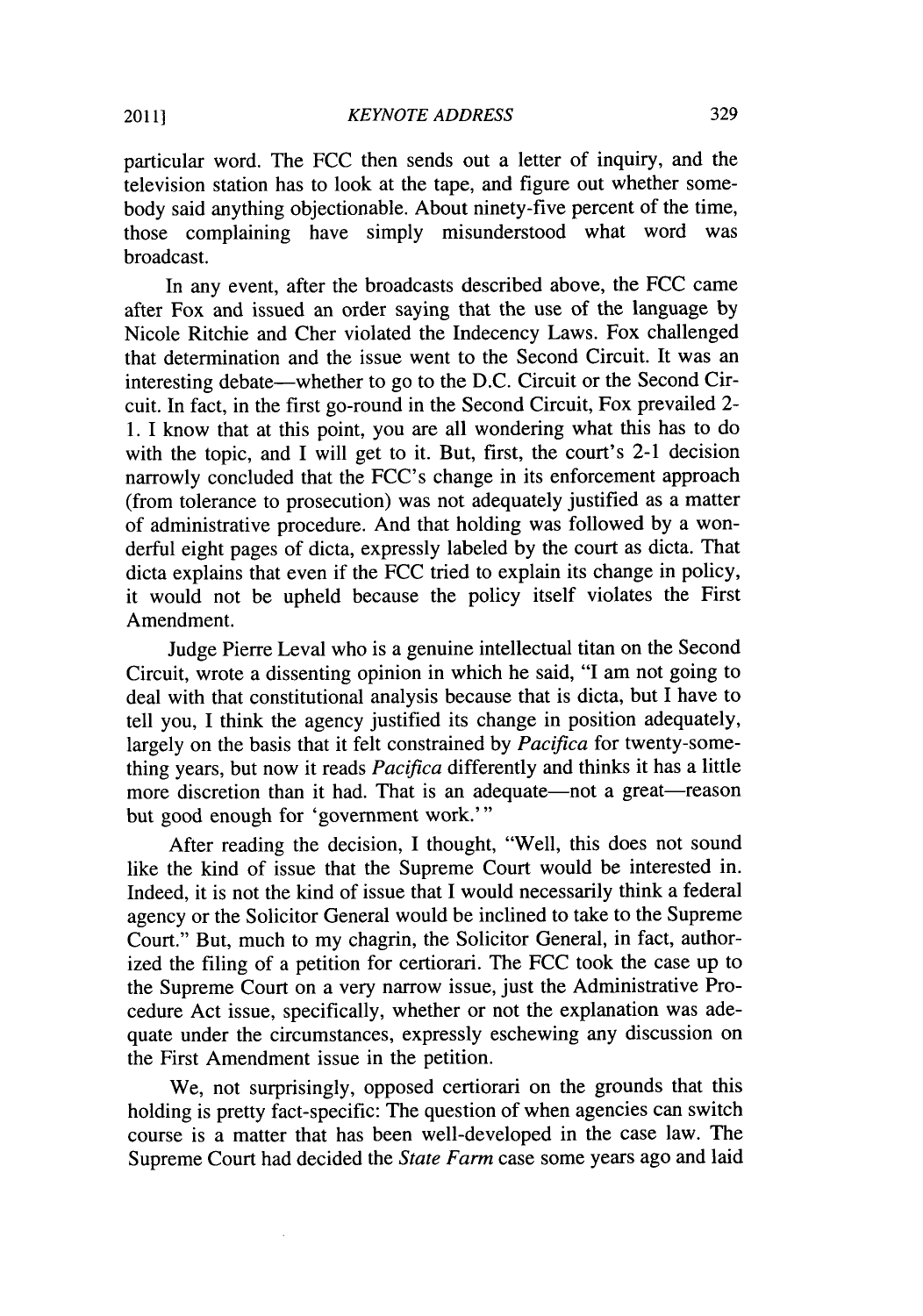out the basic ground rules for that kind of switch in position **by** an agency, and it did not really require more elucidation at this stage. And, in any event, we explained, the Second Circuit sent the case back to the Commission. The Commission thus could provide an adequate explanation for its change in policy and then come back through the process, and try to defend against the First Amendment challenge at that stage.

Much to my chagrin and disappointment, the Court granted the Solicitor General's petition. Clearly there was no split in the circuits on any particular issue in that case. I did ask the Solicitor General why he had gone down this path because, normally, the Solicitor General is the "filter" for cases involving the United States getting to the Supreme Court. Any such case has to go through the Solicitor General. There are a couple of exceptions to that rule that involve independent regulatory agencies. The Federal Communications Commission does have some independent litigating authority. The statute is unclear about it, but it could be read to authorize the Commission to file a petition that the Solicitor General has not joined. And so what the Solicitor General suggested was, in that circumstance, he felt that his discretion was slightly more constrained than it might be in a situation where it was exclusively his choice whether or not to take a case to the Supreme Court.

The significance of this is obvious, or maybe not obvious, but important. The case goes to the Supreme Court, and the Court hands down its opinion. Justice Scalia wrote the opinion, perhaps suggesting to you that, probably, my position on indecency did not fare all that well at the Court. And basically, he said two things which bear on the issue of what change is coming in administrative law and how it will fare at the Court. One, he said that the standard **by** which a court determines whether an agency has provided an adequate explanation for changing positions is extremely deferential and that courts do not and should not expect much out of them **by** way of explanation. **If** the agency's explanation is that it thought that *Pacifica* required them to take one position then, and that it has concluded that it was wrong about *Pacifica* now, that is an adequate explanation. Second, and **I** think probably more controversially, he rejected the argument that where you are talking about content-based regulation of speech protected **by** the First Amendment, courts ought to require the agency to provide a more detailed explanation for that regulation than the court would require of an agency regulating oil or gas or railroads or some entity like that. We argued that if an agency wants to change its mind and take a little weight from the railroad, that's one thing. But, if the agency wants to alter its regulations to restrict speech, that ought to be something different—something that the agency has to explain more thoroughly than simply stating, "ta-da."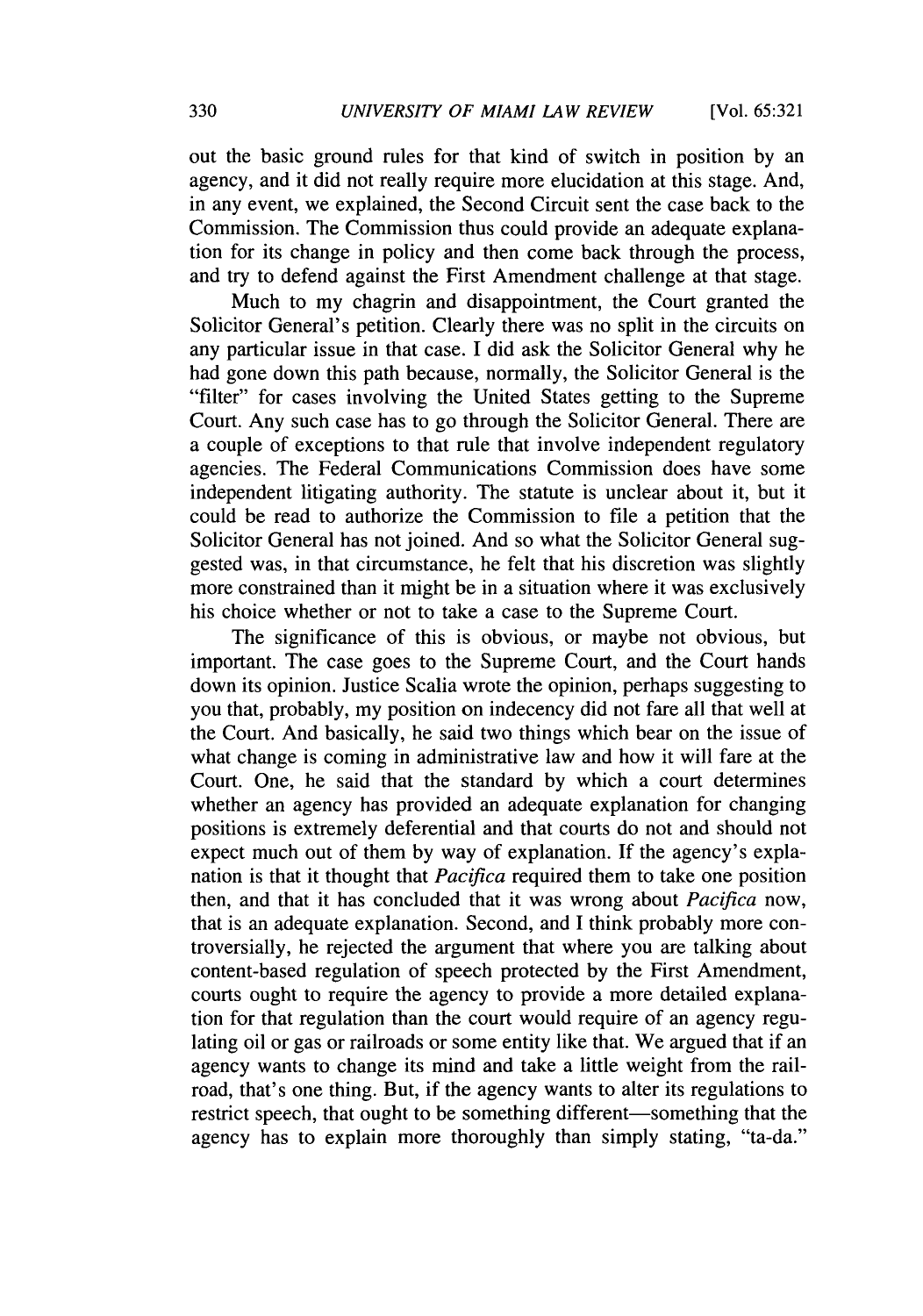Unfortunately, as noted, the Court rejected that argument. **I** was and am slightly surprised. **I** would have thought that the Constitutional Avoidance Doctrine would generally have some weight in this particular debate, but the Court refused to apply it.

Another interesting aspect of the case involves Justice Kennedy who, as often happens, was the pivotal vote in this particular case. He did not join the majority on the core question of when, under the *State Farm* formulation, agencies can get away with changing their positions with minimal explanation and writes what I have found to be an exceedingly complex analysis of the issue. He says—he doesn't use this phrasing, obviously—that I know an adequate explanation when I see it, and **I** see it here. But **I** did not see in his complicated, fact specific analysis guidance for agencies in the future as they try to figure out when they are going to change position and how much explanation will be sufficient. One bright line rule did emerge: An agency at least must acknowledge that it has changed its position before it can actually do so. That is not a particularly burdensome requirement for the agency to satisfy. And, frankly, we will have to see what happens in the wake of the Kennedy concurrence as to how the courts of appeals will deal with it in its practical implementation. Will they change how they analyze this question, or will they say that nothing came out of the *Fox* opinion that really moves the ball other than, obviously, that the court should have addressed the First Amendment issue.

That said, you also have to wonder if this problem is affected **by** the context in which it arises. That is, will this Court view all changes in agency position through the same deferential lens? Different justices may view different shifts in agency positions as more or less warranted under related regulatory and statutory regimes and in light of different constitutional provisions. We will have to wait and see if *Fox Television* really represents a sea-change in administrative law or is just a curiosity of its unique setting. **I** suspect there will be Courts of Appeals that say this decision did not change the law much, that will go back to the *State Farm* formulation, and that will require the agency to spend more time justifying changes in rules than they have in the past.

**I** realize **I** am running toward the end of what **I** was allotted **by** way of time, but my partner and good friend, Newt Minow, who was the chairman of the Federal Communications Commission and, therefore, a dutiful regulator in the Kennedy administration, said that there are two things that you have to do when you give a keynote speech. You have to start with a funny story and you have to end with a funny story. So, **I** am going to end with my favorite funny story, or one of my favorites. It only connects with the subject matter here because, just as Justice Ste-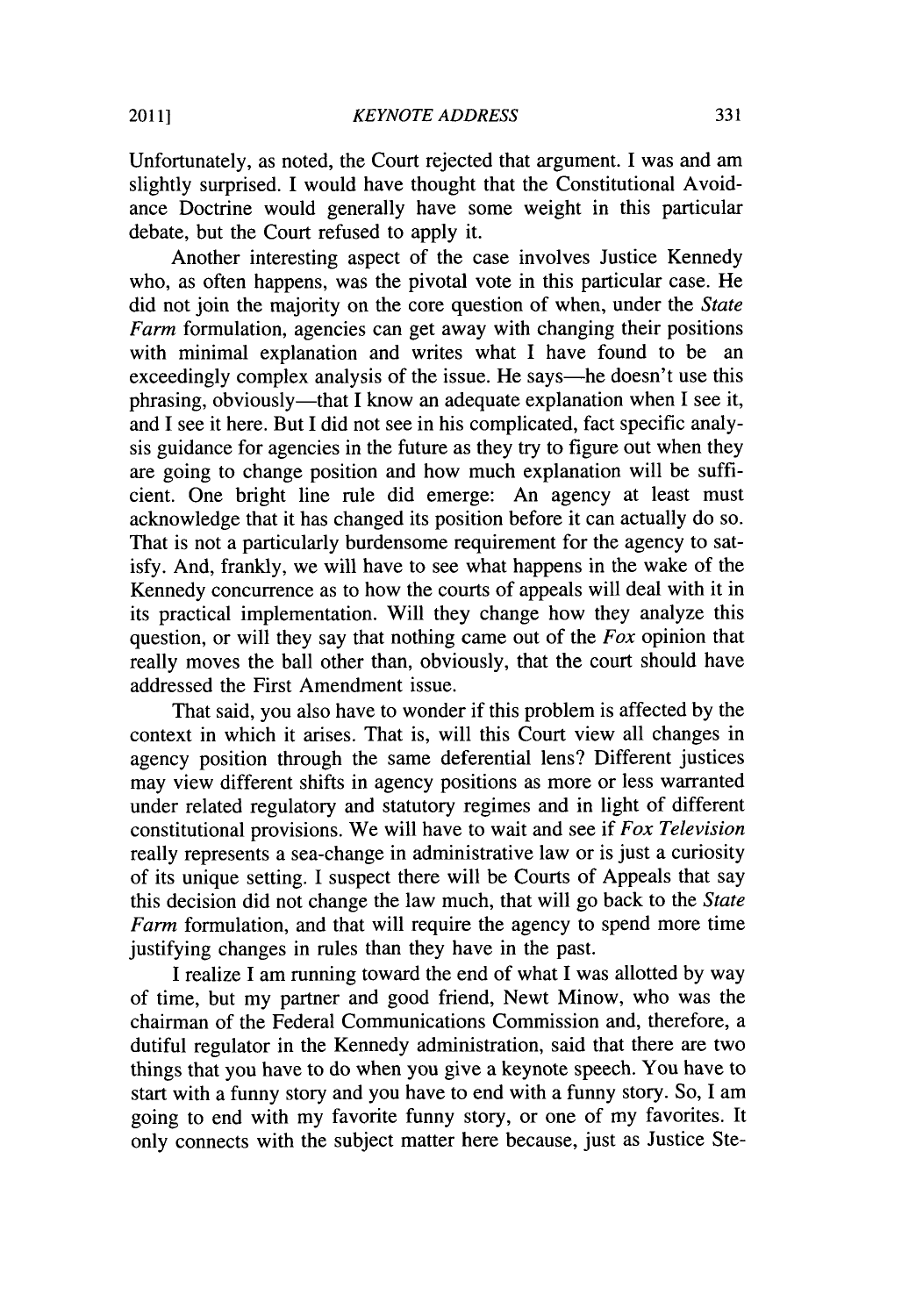vens wrote *Pacifica,* he also wrote the major dissent in *Fox;* and since he is probably on his last term in the Court, **I** want to pay a tribute to him. He was, in my judgment, the best hypothetical questioner on the Supreme Court throughout the thirty-something years that he has been there. **My** absolute, dead-on favorite hypothetical question that the Justice has ever asked was in a case called *NCAA v. Tarkanian.* Now, **I** suspect that the law students in the audience are going to look at me, saying, "huh?" Those of you who follow basketball religiously will know who Tarkanian is, but a lot of people will not; this is generational. Tarkanian was, without question, the biggest alleged violator of the **NCAA** rules in the history of sport. He was the coach at the University of Nevada, Las Vegas, and ultimately, the **NCAA** caught up to him and told **UNLV** that it had to fire him or cease playing **NCAA** sanctioned basketball. **UNLV** fired him, and not surprisingly, he was not thrilled **by** that action, and brought a lawsuit. Now, he loved **UNLV** and did not want to sue the University of Nevada; what he wanted to do was to sue the **NCAA.** He brought a civil rights action under 42 **U.S.C. § 1983,** which is the Civil Rights Statute. That statute, of course, requires state action. And, therefore, the issue in the case was whether or not the **NCAA** is a state actor, because of its close interrelationship with **UNLV** and other state schools. Our firm was representing the **NCAA,** and Rex Lee, actually, was arguing the case on behalf of the Association. But the hypothetical did not come up during Rex's presentation; it arose when Tarkanian's lawyer was arguing. This argument occurred back in the mid '80s, so this was going to be that lawyer's one and only argument, **I** think, in the Supreme Court. And he was up there, and Justice Stevens asked him the following hypothetical: Mr. Jones, what would you say about this situation. Let's assume that O'Hare Airport—which is a municipally run airport—went to the manager of United Airlines and said to them **.** . **.** no wait, sorry, the other way around. United Airlines goes to the O'Hare airport officials and says, "Look, we don't like the guy who is handling our particular terminal. If you don't fire him, we're going to take all of our airplanes and go to Midway Airport." In that situation, would United Airlines be a state actor?

**I** do not know if you can see me because of the way the lights are in this room, but **I** am assuming you can. Tarkanian's lawyer's response was to stare with an open mouth. **I** was sitting at council table and, to me, it seemed that he was there for about a minute like that. **I** am sure the time was shorter than that, but he did stand there for quite a while. And while he was standing there, Justice Scalia leans forward and says, "The answer you're looking for is 'no."' Tarkanian's lawyer, pretty sharp at this point, says, "No." Justice Stevens leans forward and asks,